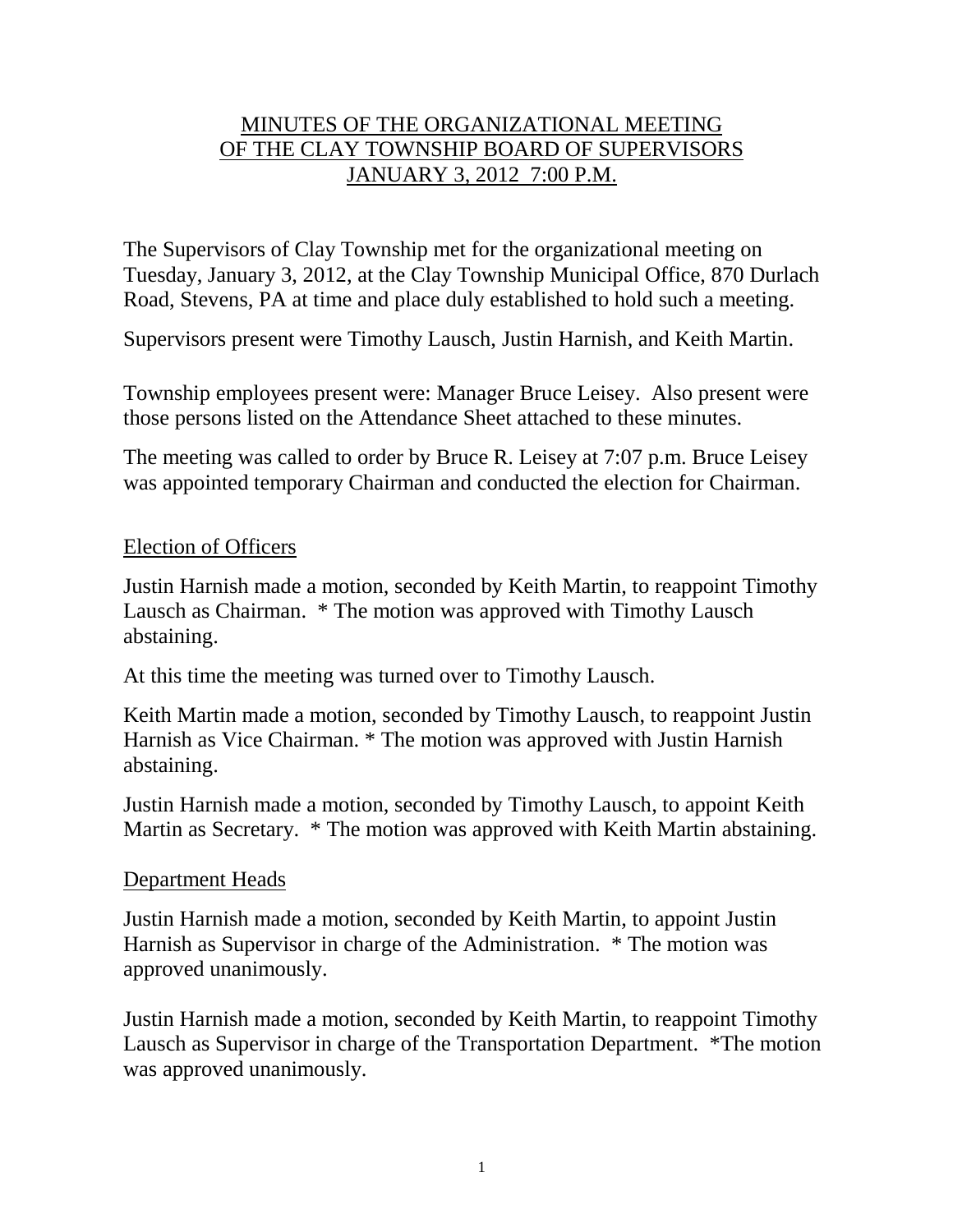Justin Harnish made a motion, seconded by Keith Martin, to appoint Keith Martin as Supervisor in charge of the Police Department and Emergency Services. \* The motion was approved unanimously.

# Tax Rate

The Board of Supervisors acknowledged the tax rate at 1.3 mills. This rate was established at the December 31, 2008 Board of Supervisors meeting.

The Board of Supervisors acknowledged the Local Services Tax of \$52.00 per person earning over \$12,000 in Clay Township. This rate was established at the December 8, 2008 Board of Supervisors meeting.

# Banking Institution

Justin Harnish made a motion, seconded by Keith Martin, to reappoint Susquehanna Trust, as the Clay Township Banking institution for all General and Recreation funds, and for the Sewer Fund checking account for the year of 2012, and to authorize Keith Martin, Justin Harnish or Bruce R. Leisey to co-sign checks and to require two signatures on all checks. \* The motion was approved unanimously.

Justin Harnish made a motion, seconded by Keith Martin, to reappoint PLIGIT as the Clay Township Banking Institution for Liquid Fuels Funds and for the Sewer Capital Improvement fund for the year 2012, and to authorize Keith Martin, Justin Harnish or Bruce R. Leisey to co-sign checks and to require two signatures on all checks. \* The motion was approved unanimously.

## Township Solicitor

Justin Harnish made a motion, seconded by Keith Martin, to reappoint the firm of Shirk and Mejia, LLP, as the Clay Township Solicitor for 2012. The firm will be paid at the rate per the attached sheet which is the same as 2011. \*The motion was approved unanimously.

## Engineering Firm

Justin Harnish made a motion, seconded by Keith Martin, to reappoint Hanover Engineering Associates as the Clay Township engineer for 2012. Robert Lynn will be the Township's representative at the attached rates. \*The motion was approved unanimously.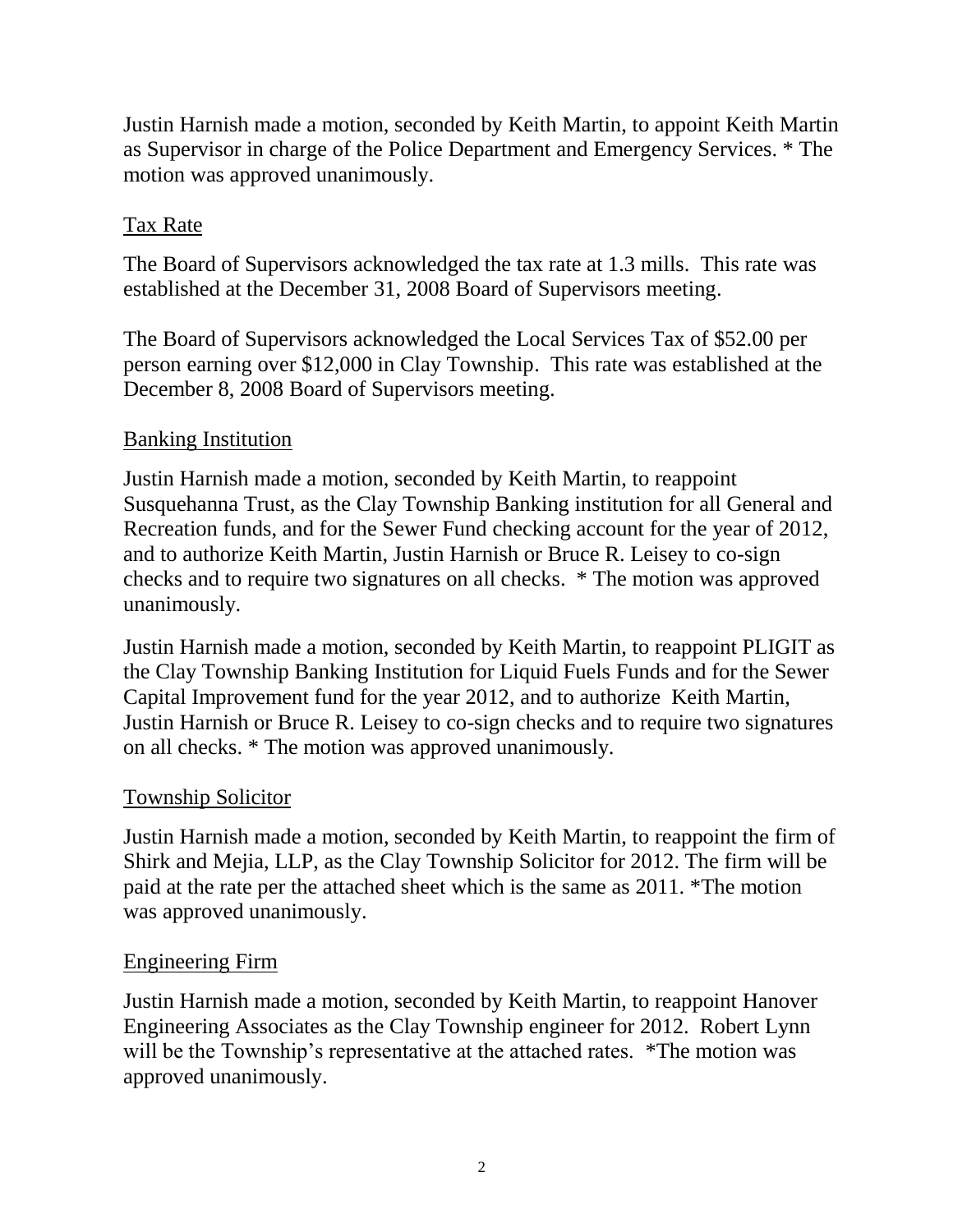## Township Manager/Treasurer

Justin Harnish made a motion, seconded by Keith Martin, to reappoint Bruce Leisey as Township Manager/Treasurer for 2012. \*The motion was approved unanimously.

### Roadmaster

Justin Harnish made a motion, seconded by Keith Martin, to reappoint Earl Stauffer as Township Roadmaster for 2012. \*The motion was approved unanimously.

## Sewage Enforcement Officer

Justin Harnish made a motion, seconded by Keith Martin, to reappoint Marvin Stoner as Clay Township's Sewage Enforcement Officer and Dale High as Alternative Sewage Enforcement Officer for 2012 at the rate of \$200 per perk and probe, \$100 per permit and \$50 per hour for other work. \* The motion was approved unanimously.

## Sewage Treatment Operator

Justin Harnish made a motion, seconded by Keith Martin, to reappoint Clean Water, Inc. as operator for the Hopeland Wastewater Treatment Plant for 2012, at the rate of \$1,260 per month. \* The motion was approved unanimously.

# Zoning Officer

Justin Harnish made a motion, seconded by Keith Martin, to reappoint Dale Stahl as Zoning Officer for 2012. Office hours will remain Tuesday and Thursday from 8:00 AM to 12:00 Noon, with an additional 4 hours per week available on an "as needed" basis. \*The motion was approved unanimously.

Building permit applications will be handled through the Township Office and are available Monday through Friday 8:00 AM – 4:30 PM.

## Vacancy Board

Justin Harnish made a motion, seconded by Keith Martin, to reappoint Roger Kline, 650 Ridgeview Drive, Ephrata, PA to the Vacancy Board for 2012. \* The motion was approved unanimously.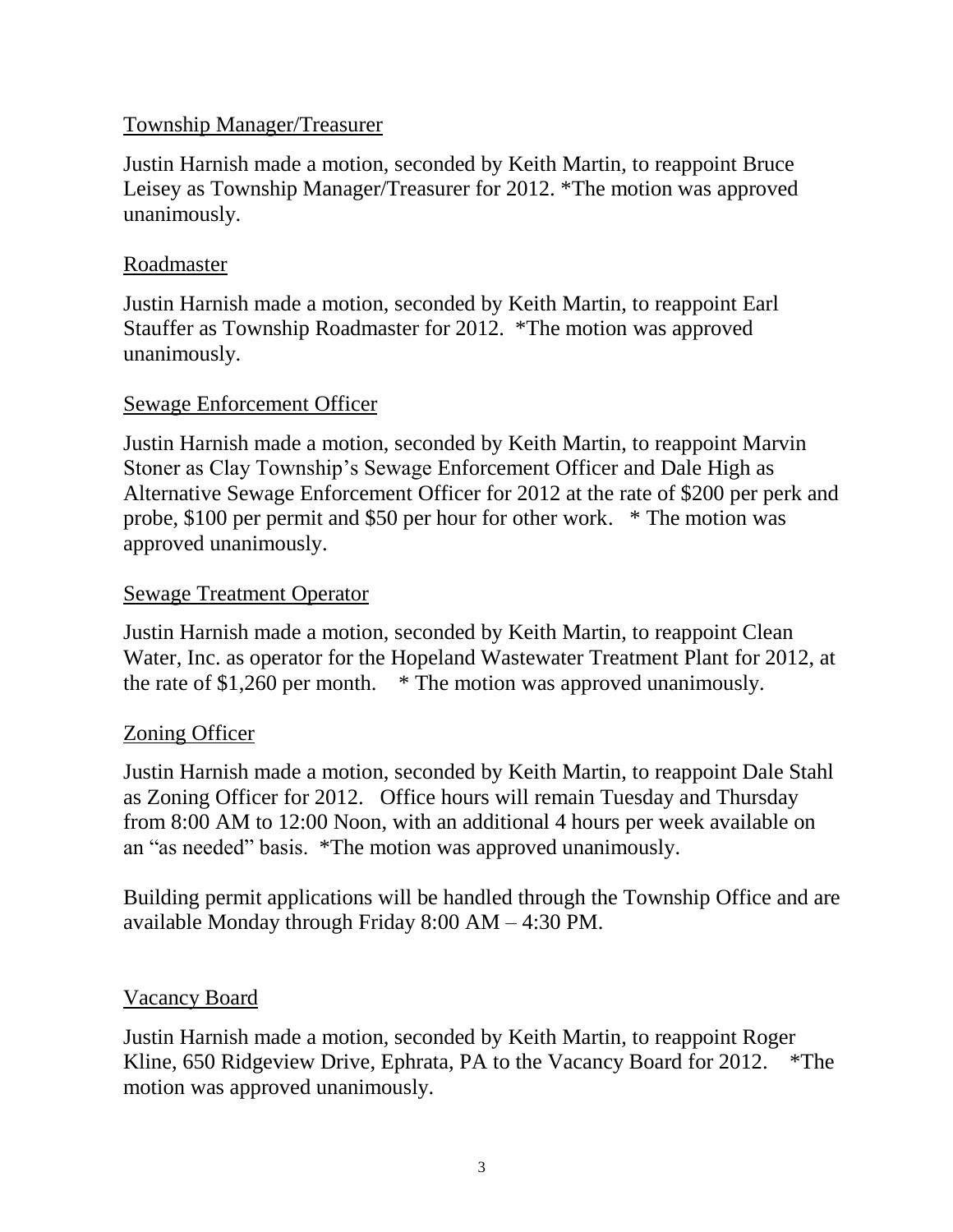## Planning Commission

Justin Harnish made a motion, seconded by Keith Martin, to reappoint Annie Reinhart, 1290 Seglock Rd, Lititz, PA 17543, to a four year term on the Planning Commission. His term will expire on December 31, 2015. \* The motion was approved unanimously.

## Park and Recreation Committee

Justin Harnish made a motion, seconded by Keith Martin, to appoint Mike Boyer, 236 W Girl Scout Road, Stevens, PA 17578, to a five year term on the Park and Recreation Committee. His term will expire on December 31, 2016. \* The motion was approved unanimously.

## Water Authority

The Board of Supervisors acknowledged the following previously appointed terms.

Justin Harnish, 455 Camp Road, Stevens, PA 17578, five year term on the Ephrata Area Joint Water Authority. His term will expire on December 31, 2014.

Greg Schmuck, 419 Countryside Drive, Ephrata, PA, 17522, five year term on the Ephrata Area Joint Water Authority. His term will expire on December 31, 2013.

## Board of Appeals

Justin Harnish made a motion, seconded by Keith Martin, to reappoint Willis Lefever, 135 Durlach Hill Road, Stevens, PA 17578; Jonathan Zimmerman, 1590 Furnace Hill Road, Stevens, PA, 17578 and Marvin Martin, 133 W Mt Airy Road, Stevens, PA, 17578 to the Board of Appeals. \* The motion was approved unanimously.

## Zoning Hearing Board

Justin Harnish made a motion, seconded by Keith Martin, to appoint Dale Ulrich, 505 W Church Rd, Ephrata, PA, 17522, to a three year term on the Zoning Hearing Board which expires on December 31, 2014. \* The motion was approved unanimously.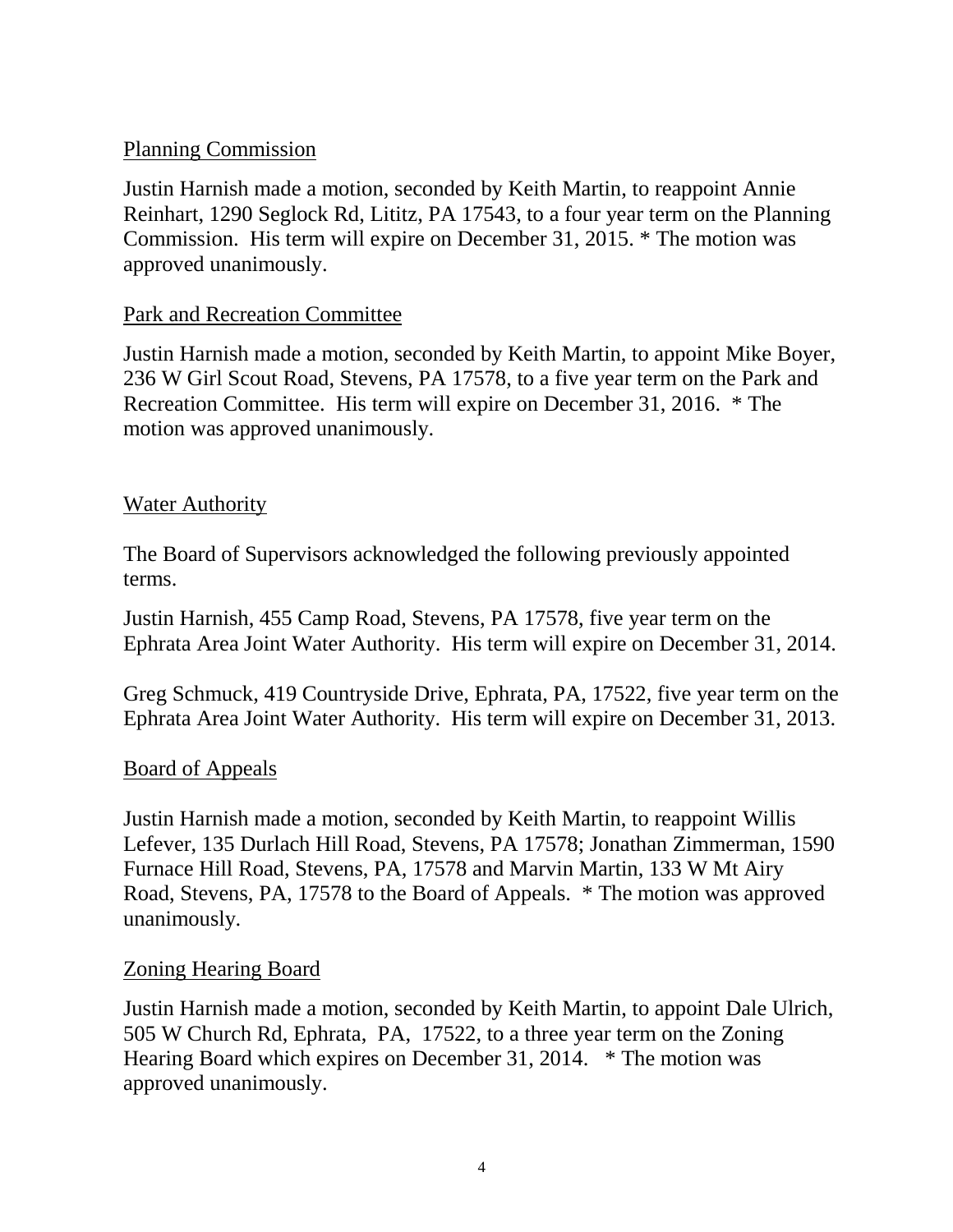## Building Inspector/Code Official

Justin Harnish made a motion, seconded by Keith Martin, to reappoint Randy Mauer as Building Code Official and Associated Building Inspectors as Clay Township's building inspectors for 2012 as the 2011 rates. \* The motion was approved unanimously.

## Redevelopment Authority

Justin Harnish made a motion, seconded by Keith Martin, to reappoint Thomas Zeager as citizen representative to the Lancaster County Redevelopment Authority for 2012. \* The motion was approved unanimously.

### Mileage Rate

Justin Harnish made a motion, seconded by Keith Martin to set the mileage rate for business use of personal vehicles at the maximum allowable not itemized reimbursement IRS rate which is currently set at \$.555 per mile. \* The motion was approved unanimously.

## Meeting Schedule

Justin Harnish made a motion, seconded by Keith Martin, to maintain the following meeting schedule for 2012. Board of Supervisors  $-2<sup>nd</sup>$  Monday; Zoning Hearing Board –  $1^{st}$  Thursday; Planning Commission –  $4^{th}$  Monday; and Park and Recreation the  $1<sup>st</sup>$  Tuesday of each month as printed on the attached sheet. \* The motion was approved unanimously.

#### Establish Fees

Justin Harnish made a motion, seconded by Keith Martin, to adopt the Clay Township Schedule of Fees as included in the packets. \* The motion was approved unanimously.

#### Sewer Fees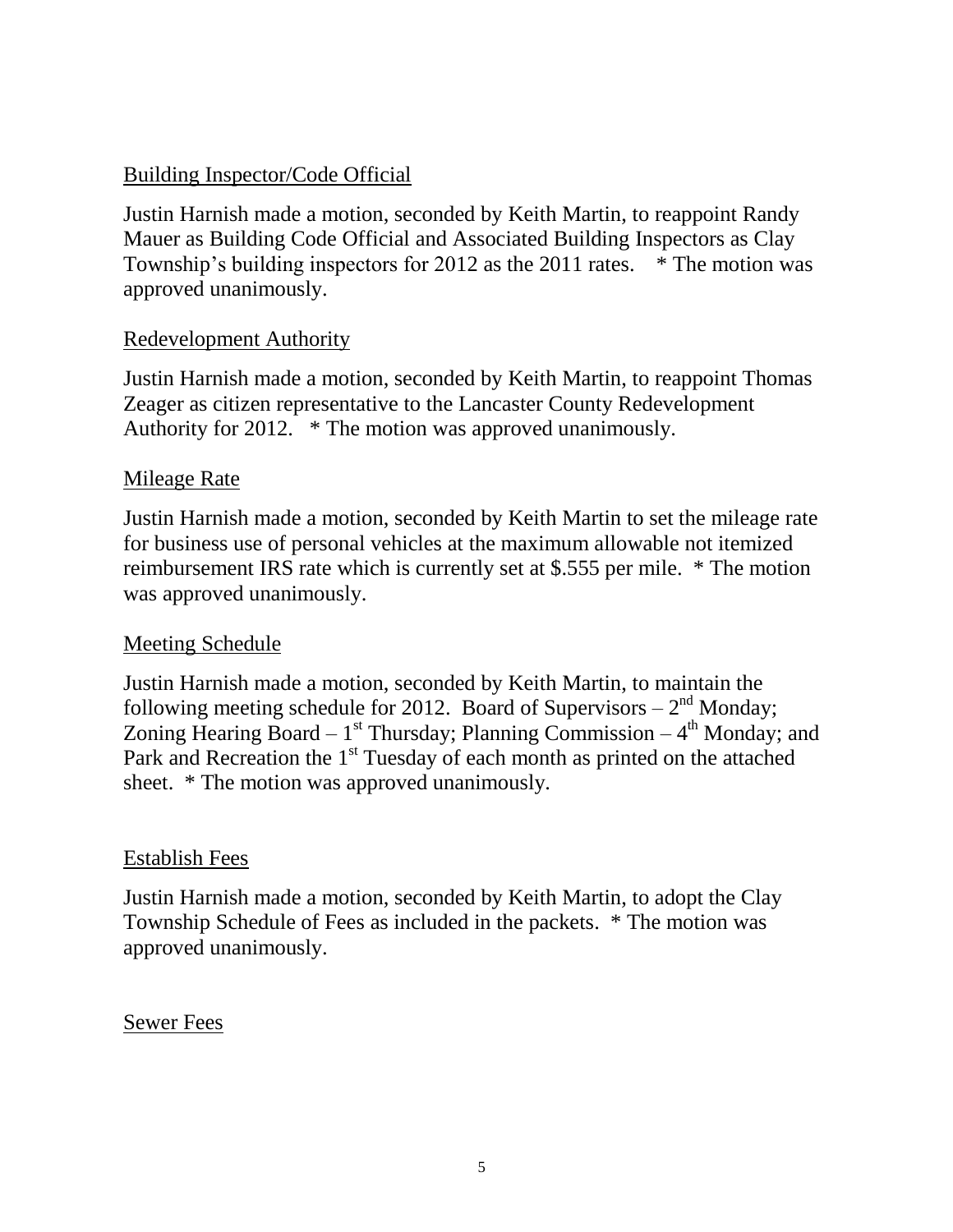Keith Martin made a motion, seconded by Justin Harnish, to set the 2012 sewer user fee to \$375.00 per same as the 2011 rate. \* The motion was approved unanimously.

## Employee Salaries

Keith Martin made a motion, seconded by Justin Harnish, to approve 2012 employees' salaries as follows:

| Earl Stauffer                                 | \$25.49/hour                                            |
|-----------------------------------------------|---------------------------------------------------------|
| Gary Calik                                    | \$22.64/hour                                            |
| <b>Bruce Leisey</b>                           | \$2,338.00 bi-weekly and \$100 per meeting for each     |
|                                               | meeting attended over 3 meetings per month.             |
| <b>Wendy Dietrich</b>                         | \$14.42/hour                                            |
| Lorraine Schwendemann \$12.33/hour, part time |                                                         |
| <b>Marvin Stoner</b>                          | \$200 per perk and probe, \$100 per permit and \$50 per |
|                                               | hour for other work performed                           |
| Dale Stahl                                    | \$21.53/hour, part time (also for snow removal and fire |
|                                               | calls during regular working hours)                     |

\* The motion was approved unanimously

Part-Time Snow Removal – Personnel / Rate

Keith Martin made a motion, seconded by Justin Harnish, to hire on a part-time as-needed basis Samuel Eberly, 135 W Mt Airy Road, Stevens, and Dan Stahl, 265 W Girl Scout Road, Stevens, at a rate of \$15/hour for snow removal and road maintenance in 2012. \* The motion was approved unanimously.

# Authority to Employ Supervisors

Justin Harnish made a motion, seconded by Keith Martin, to authorize the employment of the Supervisors to perform Public Works and Clerical duties at a rate set by the Auditors. \* The motion was approved unanimously under the "Rule of Necessity".

# Treasurer's Bond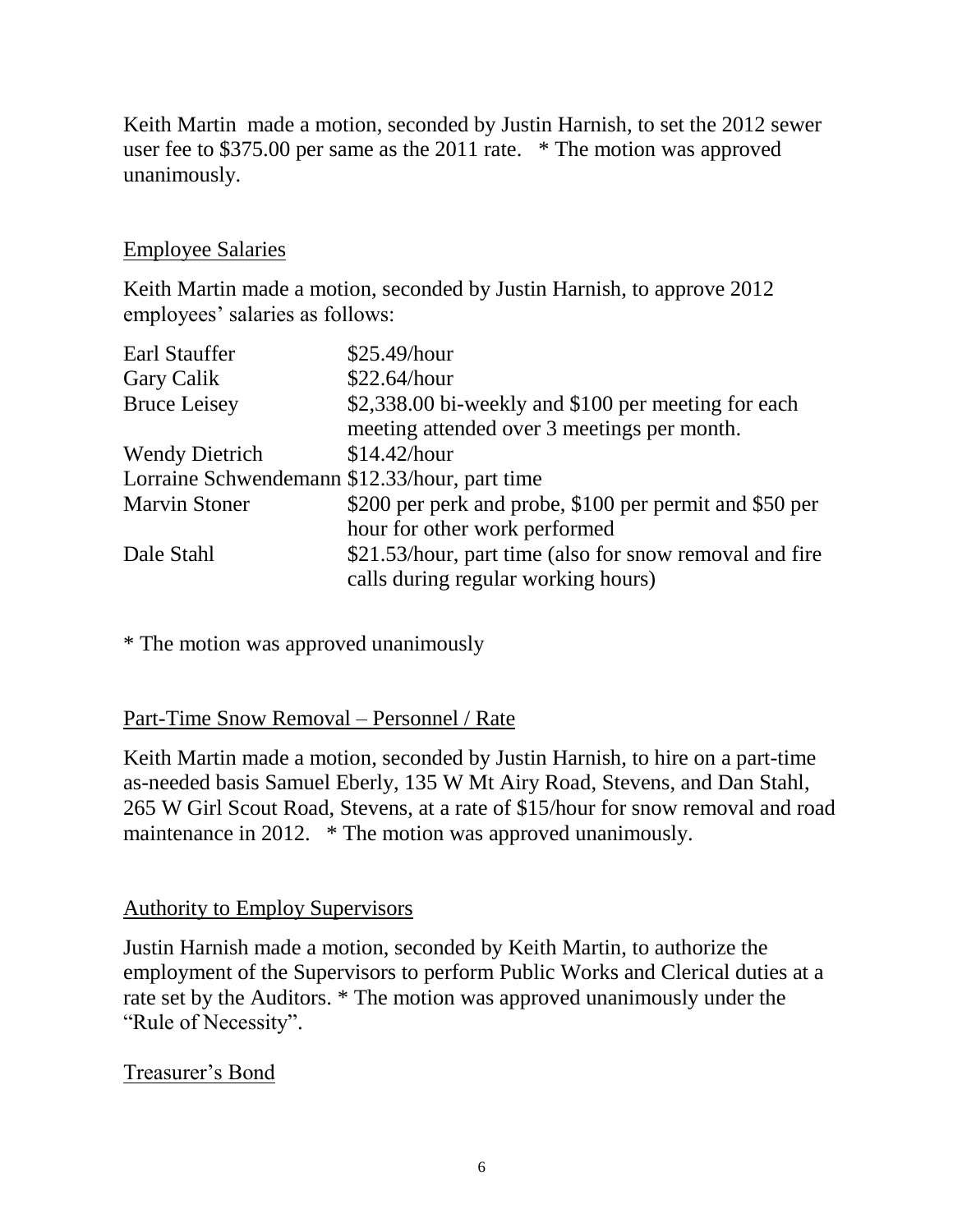Justin Harnish made a motion, seconded by Keith Martin, to maintain the Treasurer's Bond amount at \$1,000,000. \* The motion was approved unanimously.

## Public Officials' Bond

Justin Harnish made a motion, seconded by Keith Martin, to maintain the Public Official's Bond amount at \$350,000. \* The motion was approved unanimously.

## Delegates to PA State Association of Township Supervisors Annual Convention

Keith Martin made a motion, seconded by Justin Harnish, to appoint Bruce Leisey as voting delegate and Keith Martin as alternate voting delegate for the PSATS annual convention. \* The motion was approved unanimously.

### Employee Holidays

Keith Martin made a motion, seconded by Justin Harnish, to approve the 2012 holiday schedule for the employees as printed and attached. \* The motion was approved unanimously.

## New Business

## 32. Building Inspection Fees

Keith Martin made a motion, seconded by Justin Harnish to approve the fees included in the packet. \*The motion was approved unanimously.

#### 34. Police Pension

Justin Harnish made a motion, seconded by Keith Martin to approve Resolution # R010312 which requires a 4% contribution from members of the Police Association to be deposited into the Clay Township Uniform Pension Plan based on the Actuarial Report of current benefits. \* The motion was approved unanimously.

#### 35. Street Lighting Assessment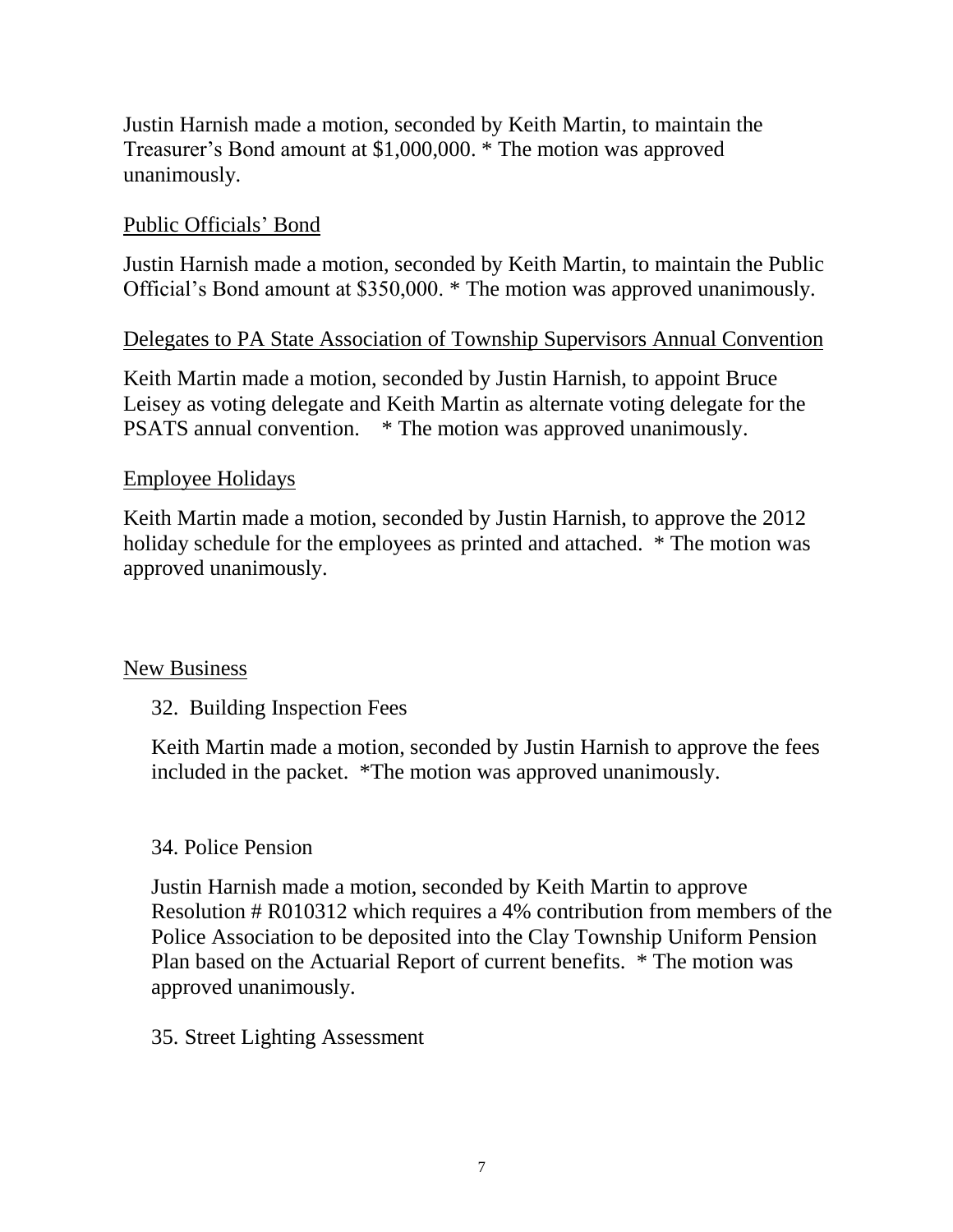Justin Harnish made a motion, seconded by Keith Martin to approve Resolution # R010312A which maintains the fee for street lights assessment at \$100.00 per year for 2012. \* The motion was approved unanimously.

36. Adopt Resolution to appoint Weinhold, Nickel & Company

Justin Harnish made a motion, seconded by Keith Martin to adopt Resolution #R010312C to appoint Weinhold, Nickel & Company in lieu of elected auditors to make an examination of all the accounts of the Township for the 2011 fiscal year. \* The motion was approved unanimously.

# 37. Approve usage of building to collect real estate taxes

Keith Martin made a motion, seconded by Justin Harnish to allow the Tax Collector to use the Township building on the following dates to collect 2012 real estate taxes 4/18/2012, 4/24/2012, 4/26/2012, 4/28/12 and 4/30/12. \* The motion was approved unanimously.

# 38. Approve Employee Holiday Function

Justin Harnish made a motion, seconded by Keith Martin to approve an employee holiday function in 2012 for employees and one guest. \* The motion was approved unanimously.

## 39. Weapon transfer

Keith Martin made a motion, seconded by Justin Harnish to transfer the Clay Township Police Department weapons to the Northern Lancaster County Regional Police Department. \* The motion was approved unanimously.

40. Jan/Feb 2012 Police Services Fee

Keith Martin made a motion, seconded by Justin Harnish to approve payment in the amount of \$72,105.36 to the Northern Lancaster County Regional Police Department for police services for January and February 2012. \* The motion was approved unanimously.